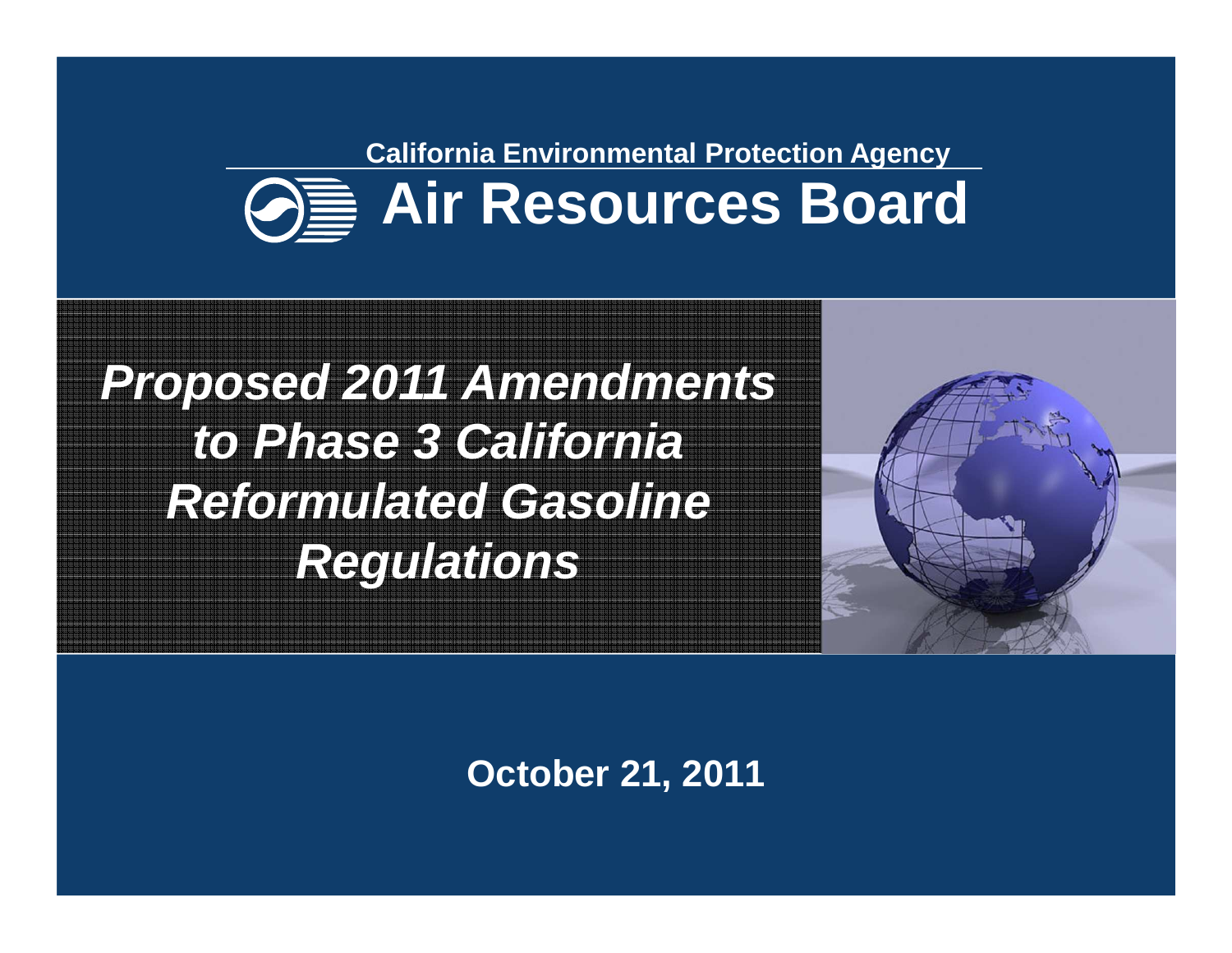### **Overview**



- History of CaRFGregulations
- Role of Predictive Model
- Rationale for Changes to CaRFG3
- Proposed Amendments
- Proposed Modifications
- Recommendation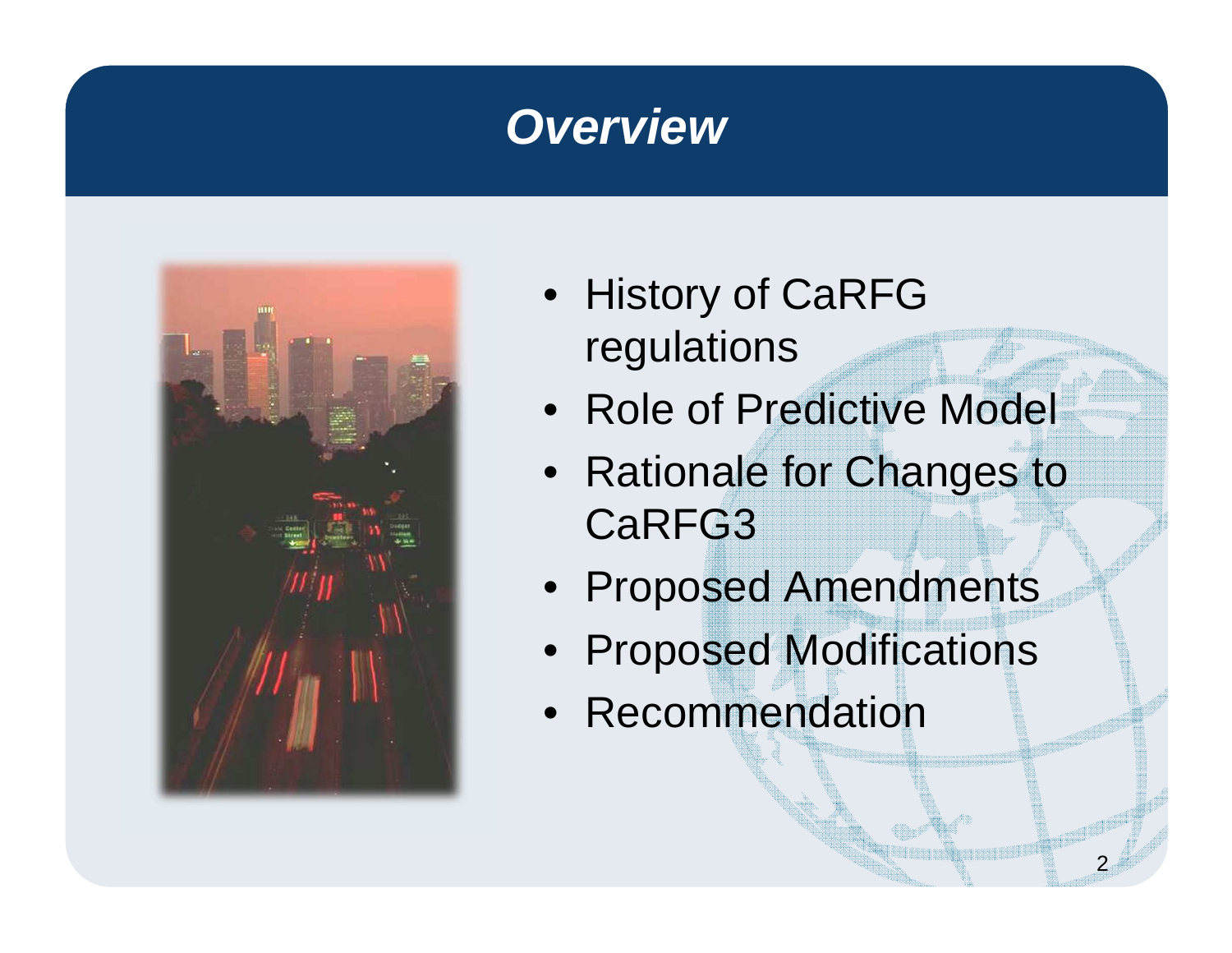## **California Phase 1 Reformulated Gasoline Program**



- Approved in 1990
- •Implemented in 1992
- $\bullet$ Required lower RVP limit
- Required deposit control additives
- Eliminated lead
- Benefits: 210 tpd or 10% VOC reductions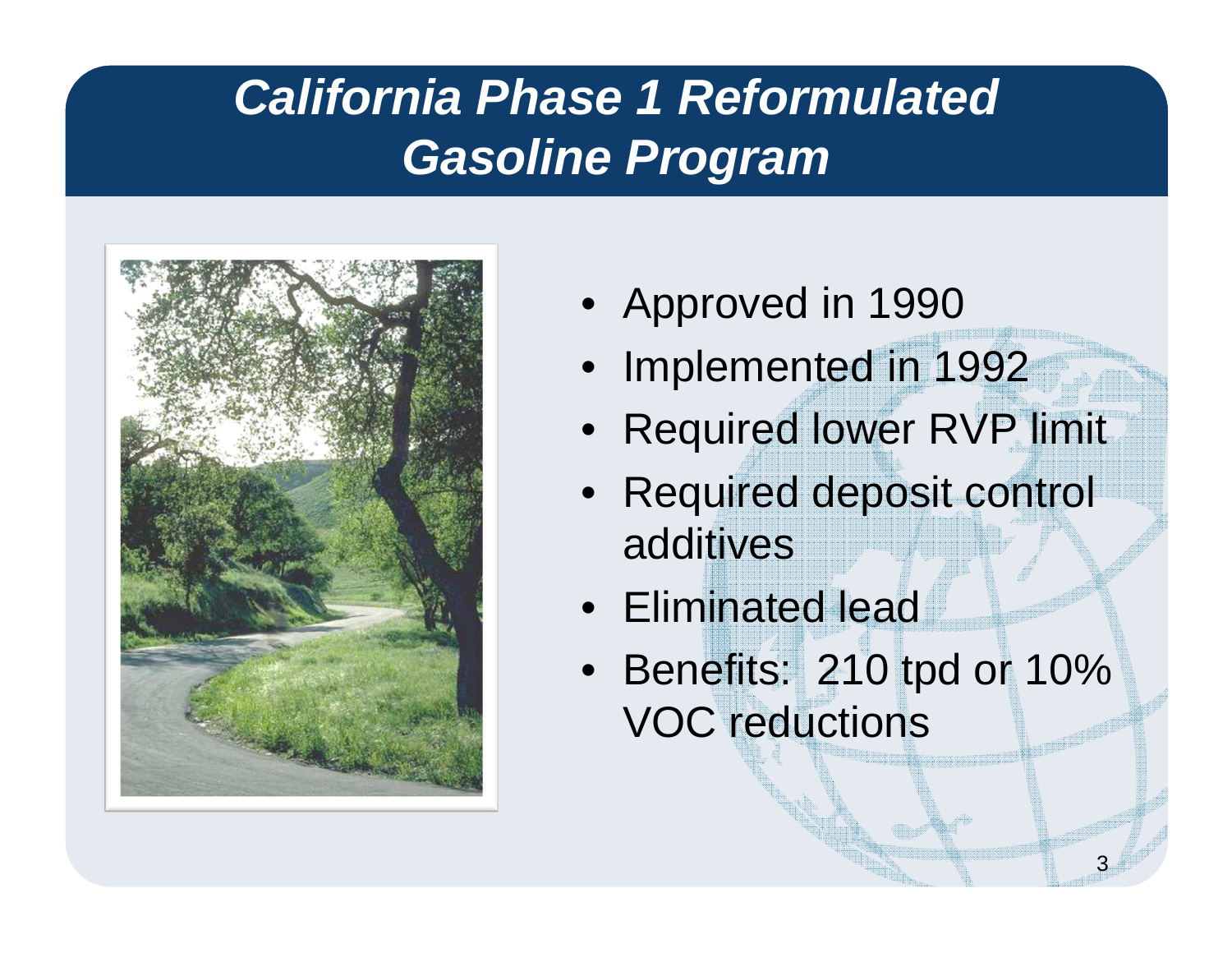#### **California Phase 2 Reformulated Gasoline (CaRFG2) Program**

- •Approved in 1991
- Built on CaRFG1•
- Implemented 1996•



 $\bullet$  Established Limits on: Sulfur RVP (Summertime) T50 **Benzene** 

 T90 Aromatic HydrocarbonsOlefins Oxygen Content

4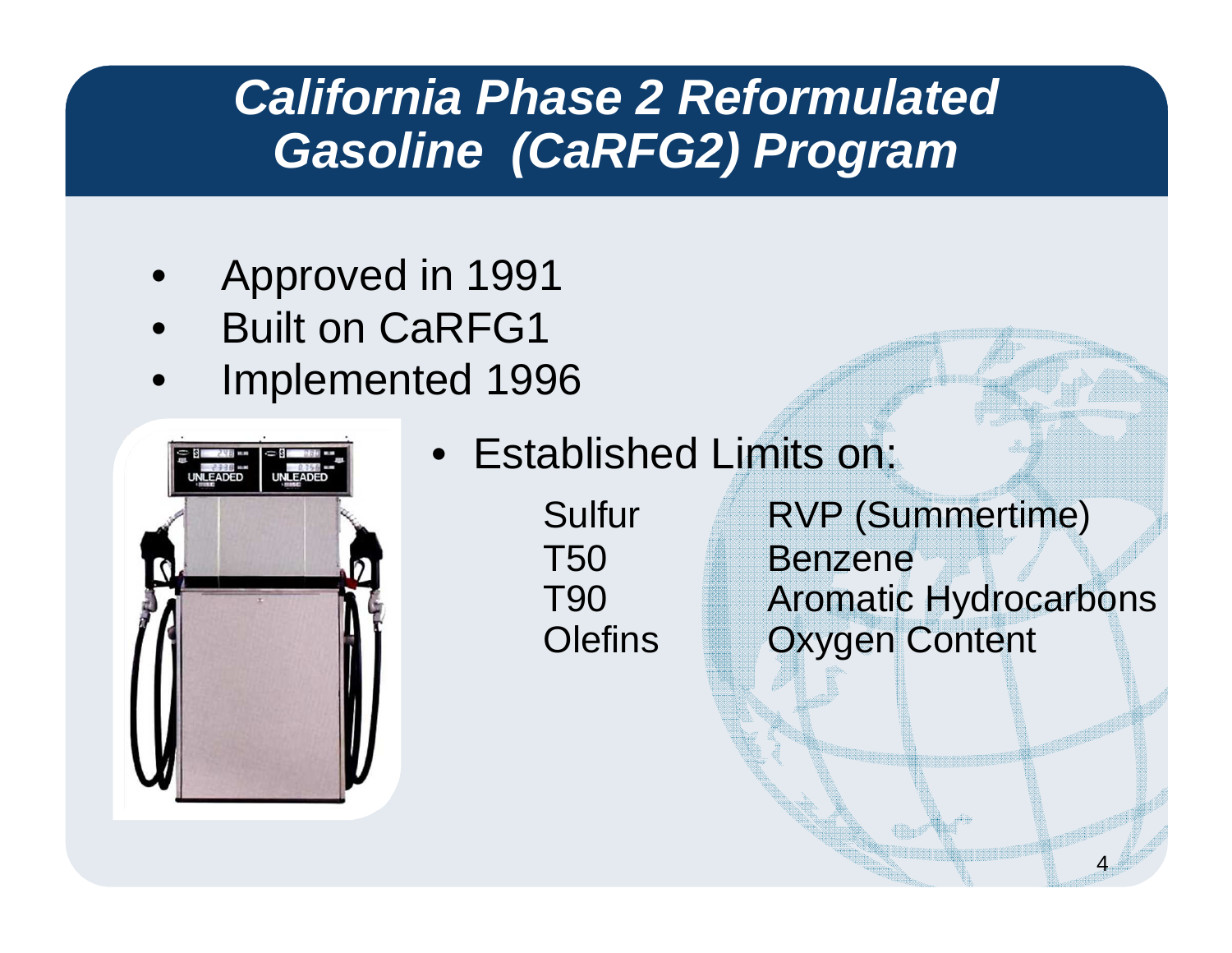### **Benefits of CaRFG2**

- Reduced hydrocarbon emissions by 400 tons per day
- Reduced NOx emissions by 200 tons per day
- Reduced CO emissions by  $\mid$ 1300 tons per day

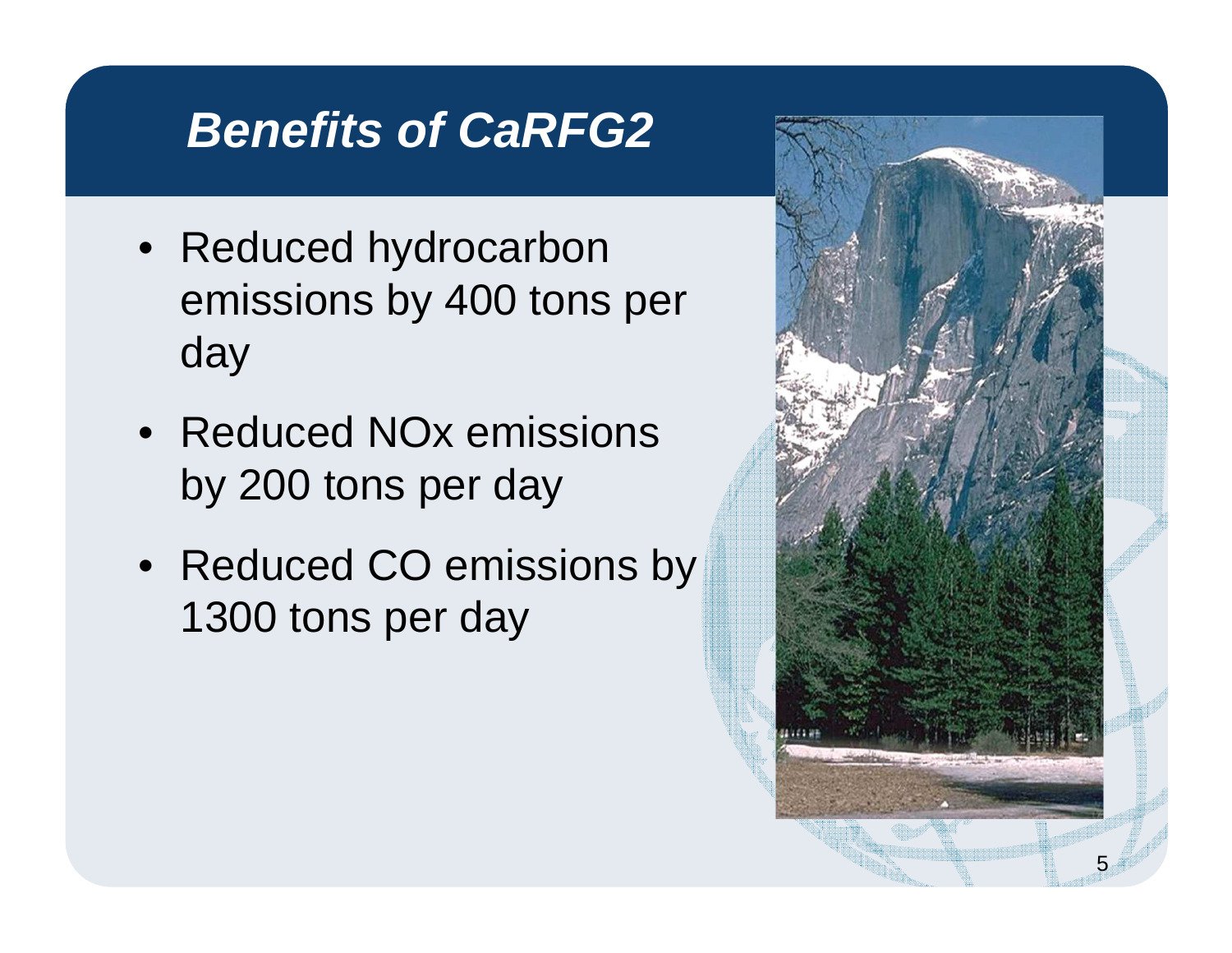## **Tools that Provide FlexibilityPredictive Model**

- Predictive model allows refiners to use alternative formulations of CaRFG
- Use model to demonstrate alternative formulation will get required reductions
- Used for virtually all California gasoline
- Producers must meet emission standards for NOx, ozone-forming potential, and air toxics
- Model is periodically updated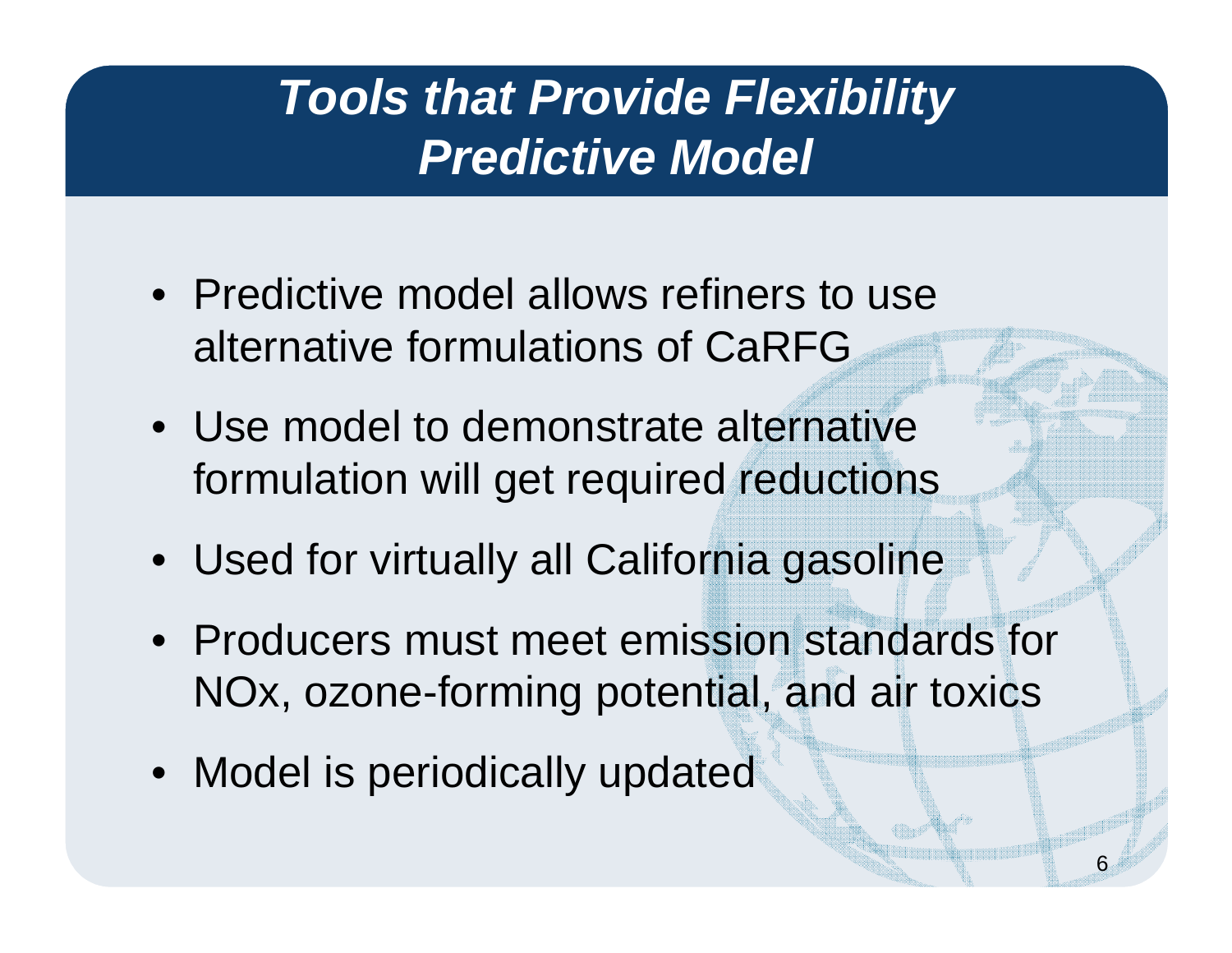## **California Phase 3 Reformulated Gasoline (CaRFG3) Program**

- Approved in 1999, became effective in 2003
- Banned MTBE in California gasoline
- Improves upon CaRFG2
- Increased flexibility to allow for transition fromMTBE to Ethanol
- Updated Predictive Model with latest emissions data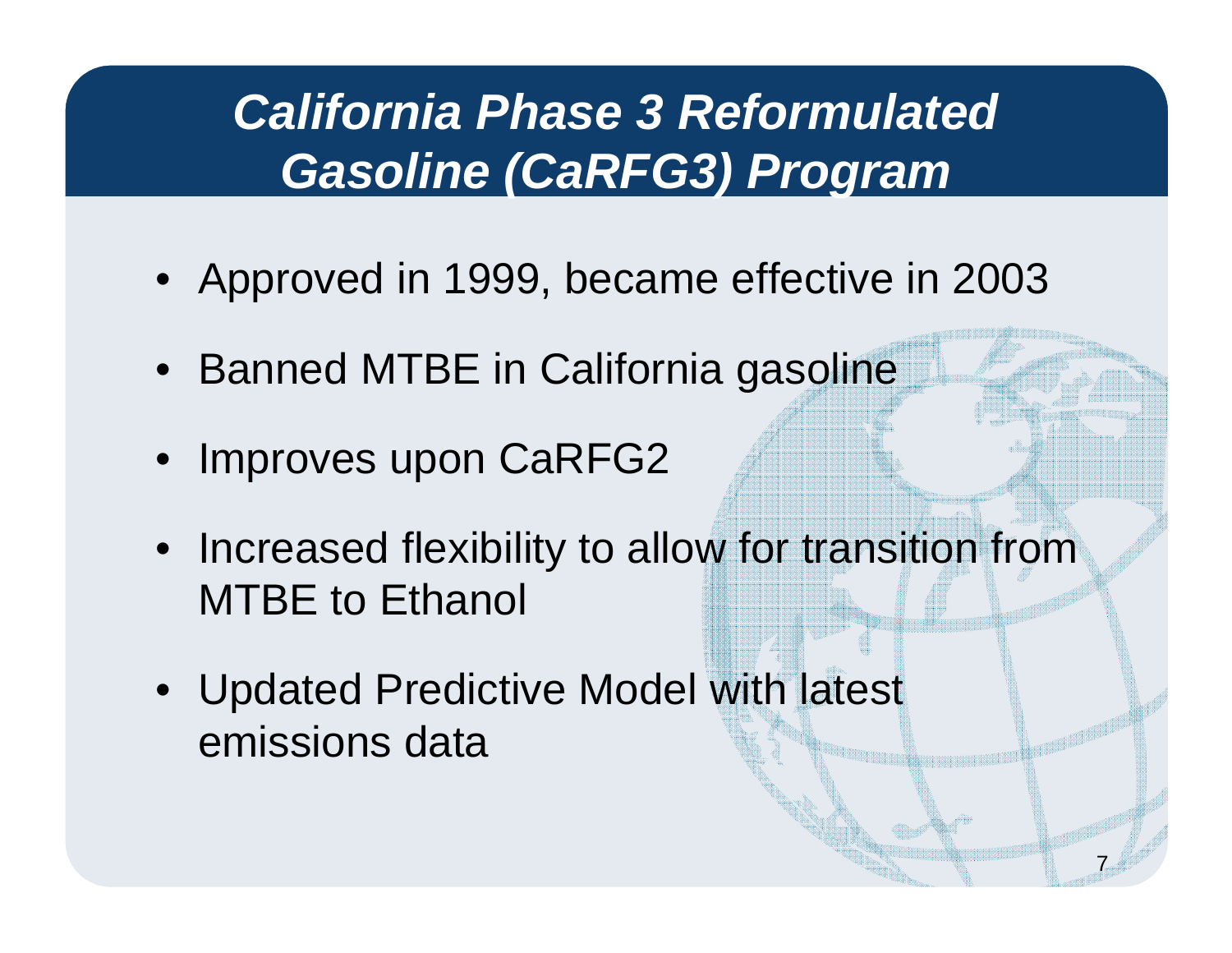# **2007 CaRFG3 Amendments**

- Regulations last amended June 2007
- Required mitigation of emissions associated with permeation

8

• Updated the Predictive Model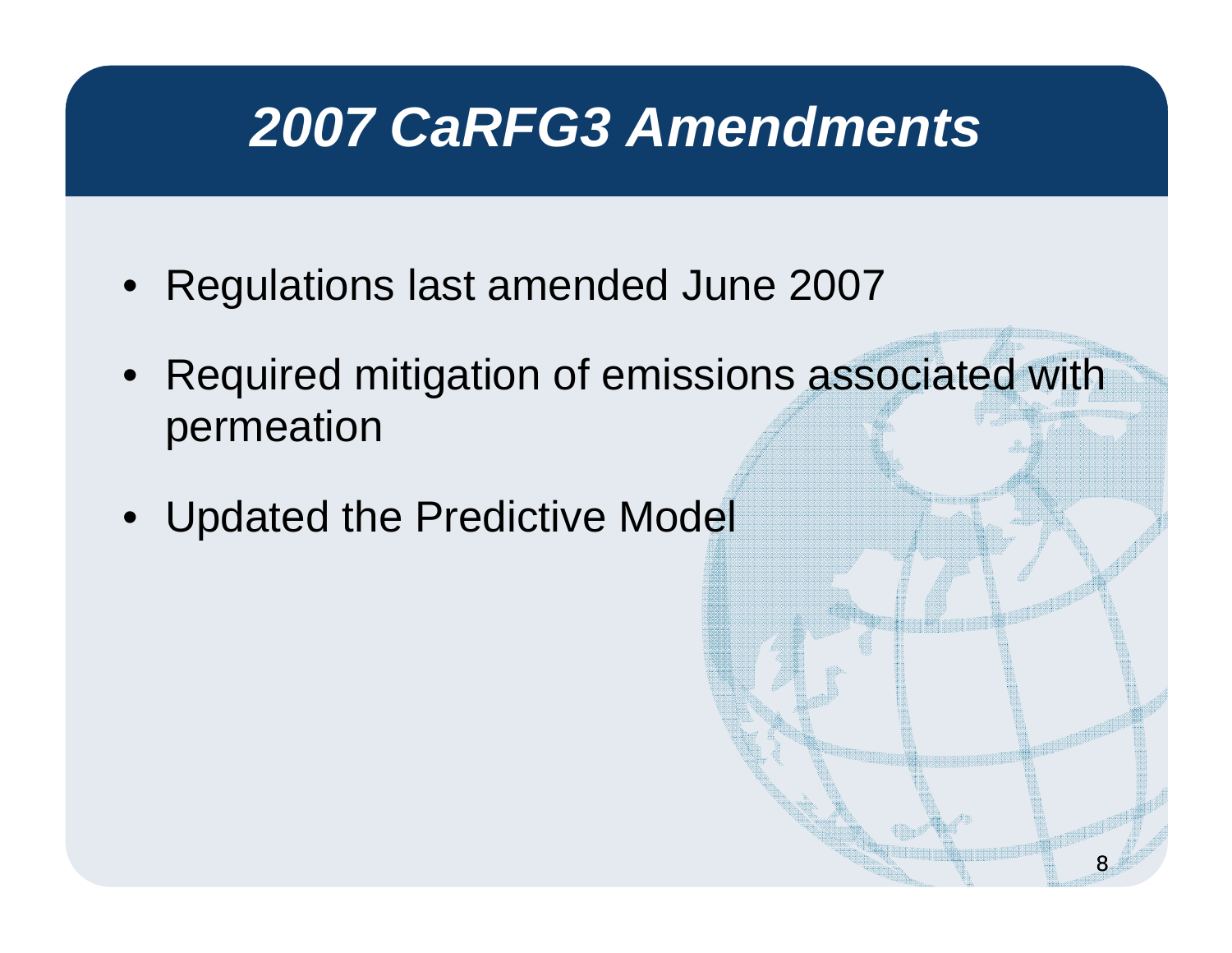# **Proposed Amendments**

- Correct Predictive Model coefficients in regulation
- Allow RVP-controlled ("summer") gasoline to be produced year round
- Gasoline with an RVP of 7.2 psi or less to be considered RVP-controlled gasoline and would have to meet all applicable fuel standards
- Repeal outdated provisions in the regulation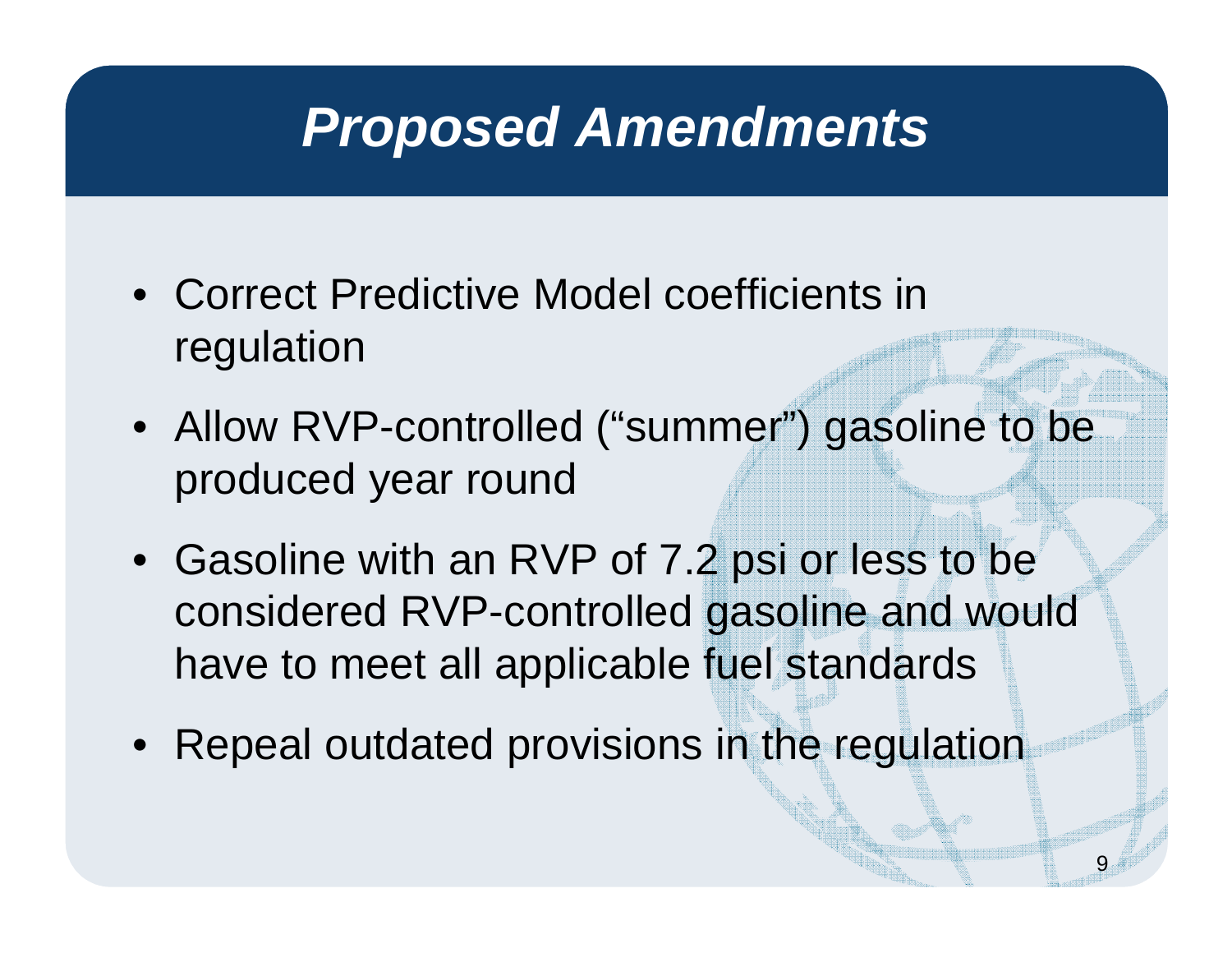# **Proposed Amendments (continued)**

- Notify ARB to allow sufficient time for sampling and testing of test-certified alternative formulation
- Specify materials allowed to be blended with CARBOB
- Amend definition of Racing Vehicle to Align with U.S. EPA
- Make miscellaneous changes: correct formatting issues, spelling errors, etc.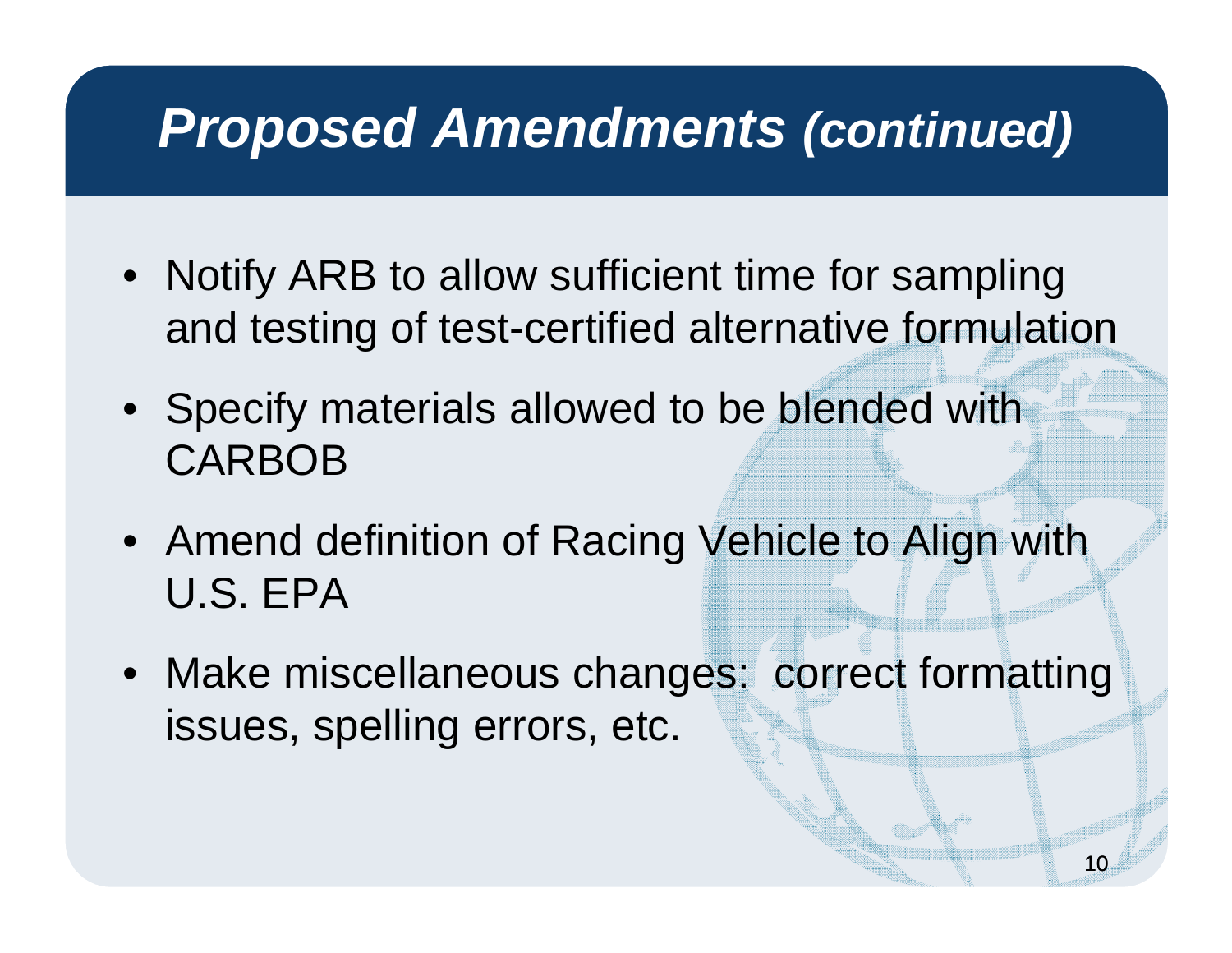#### **Impacts**

11

- Economic Impacts None expected
- Environmental Impacts None expected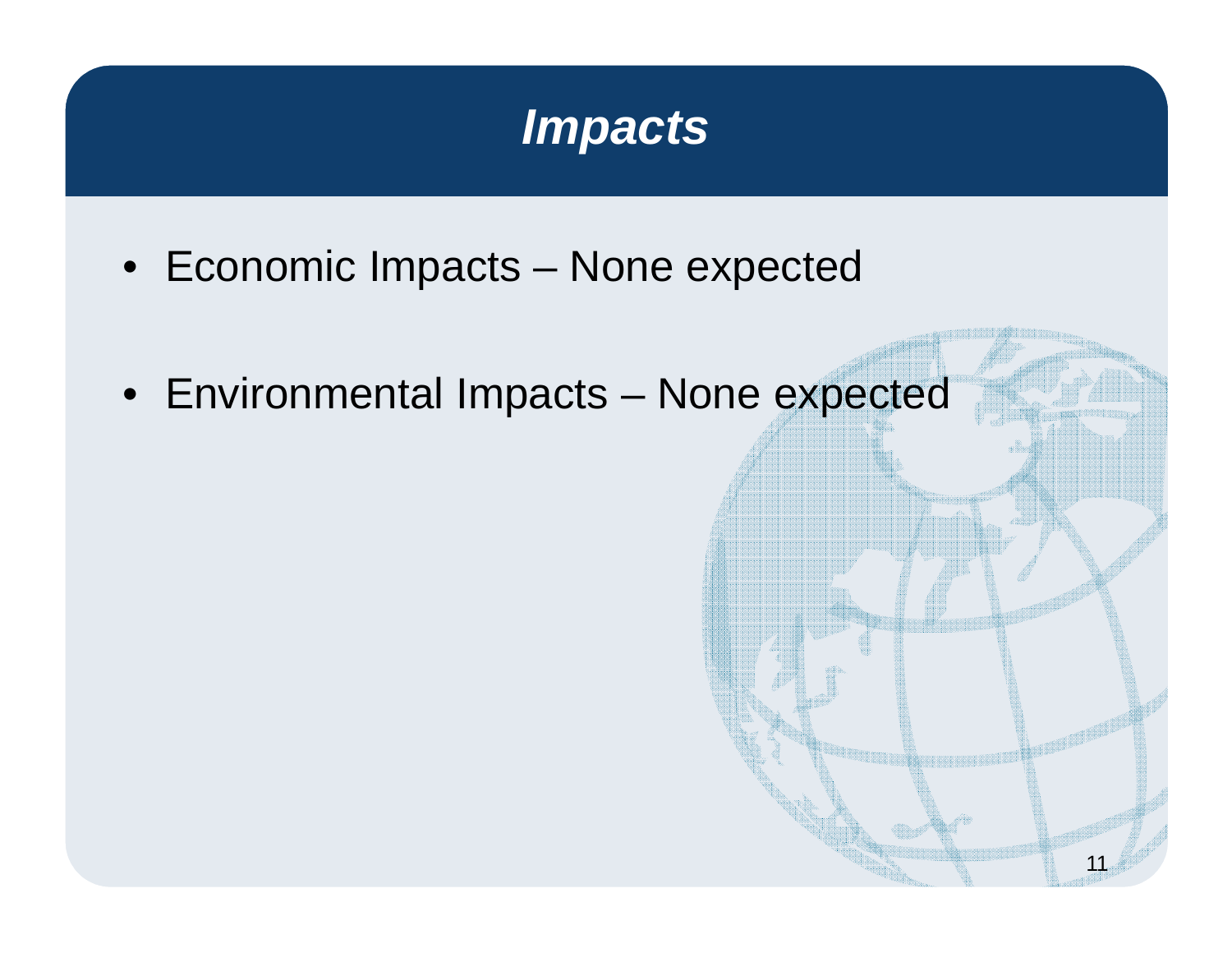#### **Proposed Modifications (15-Day)**

• Add language to 2266.5(f)(1) to address materials incidentally mixed with CARBOB as a result of the normal operations of a business using pipelines, storage tanks, and cargo tank trucks.